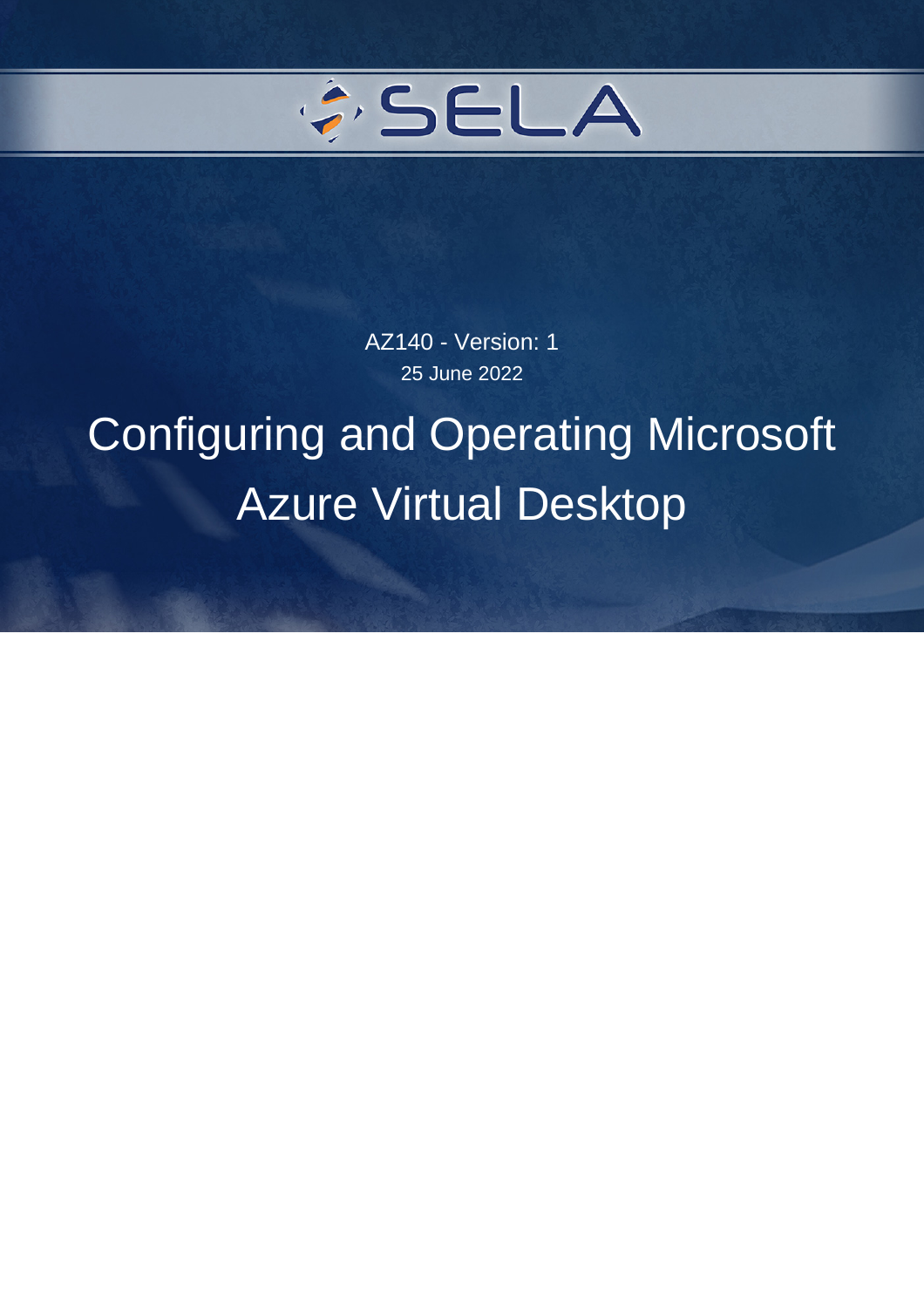

# Configuring and Operating Microsoft Azure Virtual Desktop

AZ140 - Version: 1

# **4 days Course**

#### Description: Ĩ

This course teaches Azure administrators how to plan, deliver, and manage virtual desktop experiences and remote apps, for any device, on Azure. Students will learn through a mix of demonstrations and hands-on lab experiences deploying virtual desktop experiences and apps on Windows Virtual Desktop and optimizing them to run in multi-session virtual environments.

#### Intended audience: ľ

Students for AZ-140: Configuring and Operating Windows Virtual Desktop on Microsoft Azure are interested in delivering applications on Windows Virtual Desktop and optimizing them to run in multi-session virtual environments. As a Windows Virtual Desktop administrator, you will closely with the Azure Administrators and Architects, along with Microsoft 365 Administrators. Windows Virtual Desktop administrator responsibilities include planning, deploying, packaging, updating, and maintaining the Azure Windows Virtual Desktop infrastructure. They also create session host images, implement and manage FSLogix, monitor Windows Virtual Desktop performance, and automate Windows Virtual Desktop management tasks.

#### Prerequisites: Ï

#### Objectives: Ĭ

Select an appropriate licensing model for Windows Virtual Desktop Implement networking for Windows Virtual Desktop Manage Windows Virtual Desktop session hosts by using Azure Bastion Configure storage for FSLogix components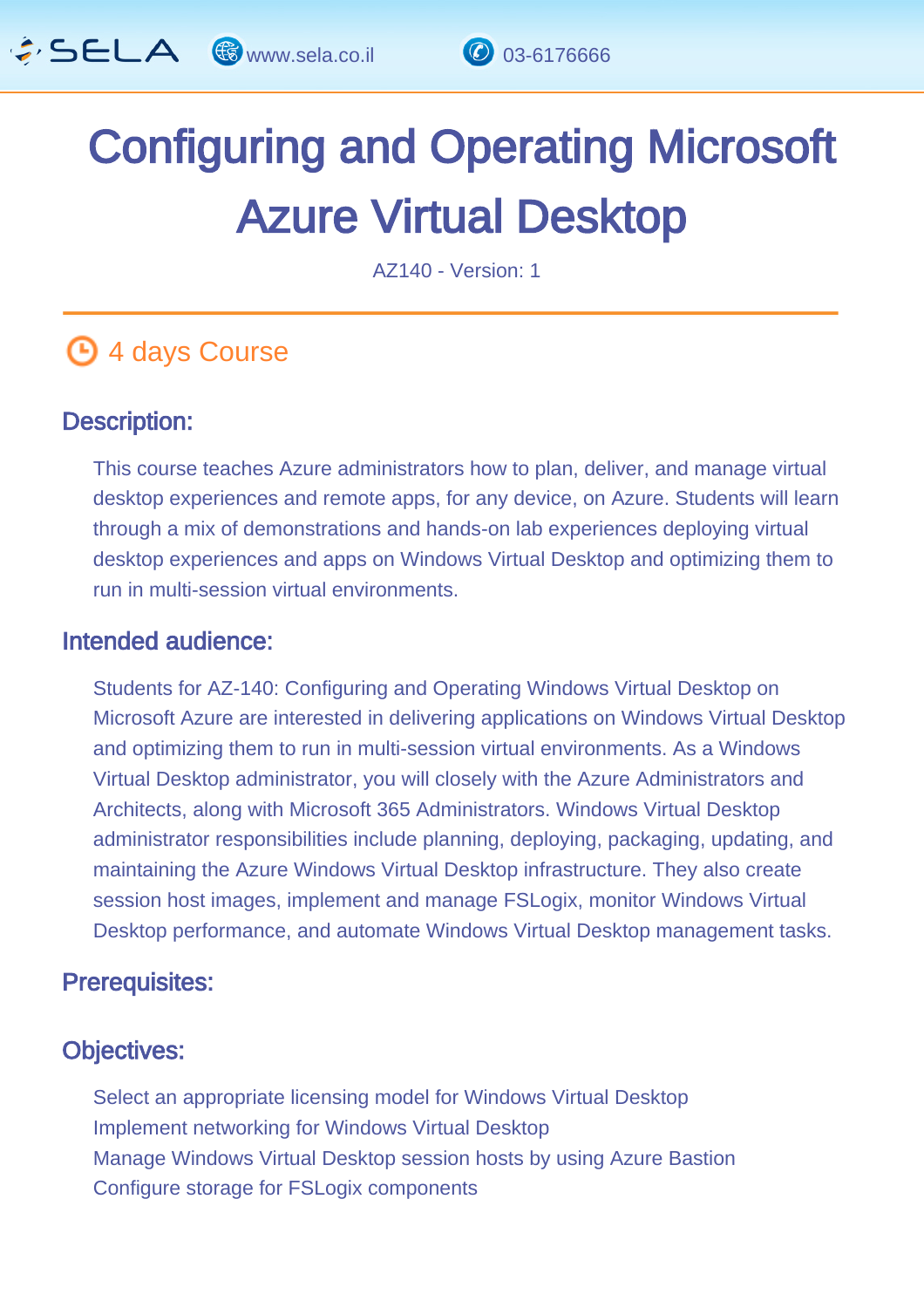# $\hat{G}$  SELA  $\circledast$  www.sela.co.il  $\circledast$  03-6176666



Create and manage session host images Implement Azure roles and role-based access control (RBAC) for Windows Virtual Desktop Configure user Windows Virtual Desktop experience settings Install and configure apps on a session host Implement business continuity and disaster recovery Monitor and manage Windows Virtual Desktop performance

#### Topics: J.

### Module 1: Plan a Windows Virtual Desktop Architecture

- Windows Virtual Desktop Architecture
- Design the WVD architecture
- Design for user identities and profiles

# Module 2: Implement a WVD Infrastructure

- Implement and manage networking for WVD
- Implement and manage storage for WVD
- Create and configure host pools and session hosts
- Create and manage session host image

# Module 3: Manage Access and Security

- Manage access
- Manage security

### Module 4: Manage User Environments and Apps

- Implement and manage FSLogix
- Configure user experience settings
- Install and configure apps on a session host

# Module 5: Monitor and maintain a WVD infrastructure